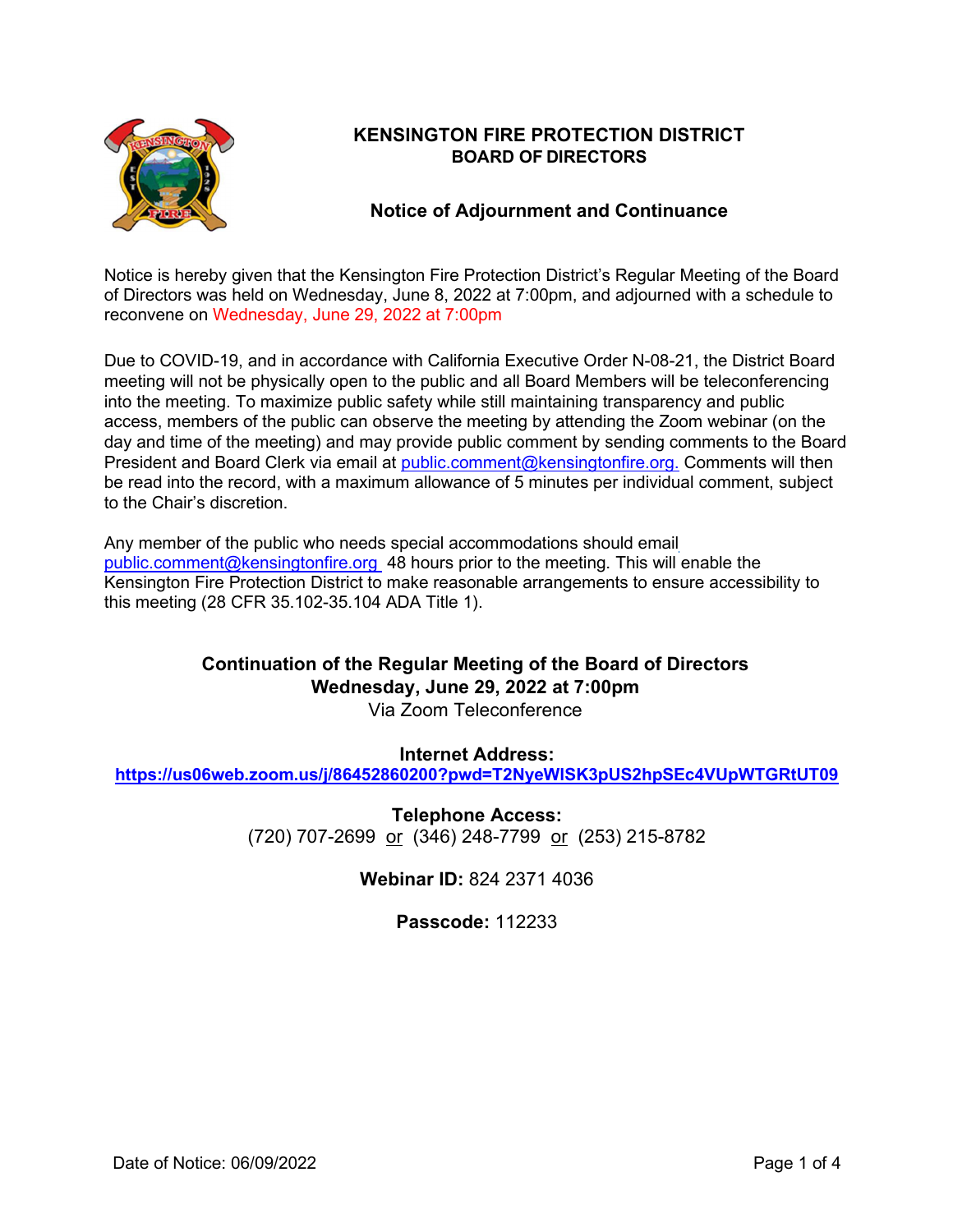**TIMING OF AGENDA ITEMS:** *Approximate times are included below but may vary to accommodate appropriate discussion time and attention to the individual items.*

#### **1.** *(7:00pm)* **CALL TO ORDER/ROLL CALL**

President Nagel, Vice President Padian, Secretary Kosel, Director Dommer, Director Stein

#### **2.** *(7:02pm)* **PUBLIC COMMENT**

This place on the agenda is reserved for commentsand inquiries from citizens and Board members concerning matters that do not otherwise appear on the agenda.

#### **3.** *(7:10pm)* **ADOPTION OF CONSENT ITEMS**

Items listed below are consent items, which are considered routine by the Board of Directors and will be enacted by one motion. The Board of Directors has received and considered reports and recommendations prior to assigning consent item designations to the various items. Copies of the reports are on file in the Fire Protection District Administrative Office at 217 Arlington Avenue and are available to the public. The disposition of the item is indicated. There will be no separate discussion of consent items. If discussion is requested for an item, that item will be removed from the list of consent items and considered separately on the agenda. (Supporting material)

- **a. Approval of Minutes** of the regular Board of Director's meetings of 04/13/2022, 04/28/2022, and 05/07/2022 (Approve) **– REMOVED FROM CONSENT CALENDAR PENDING COMPLETION**
- **b. Acceptance of Incident Activity Report** May 2022 (Accept) **– COMPLETED ON 06/08/2022**
- **c. Approval of Monthly Transmittal** 06/08/2022 (Approve) **– COMPLETED ON 06/08/2022**
- **d. Approval of Monthly Financial Reports** 05/31/2022 (Approve) **– COMPLETED ON 06/08/2022**
- **e. Adoption of Resolution 2022-08 Re-Authorizing Remote Meetings** (Adopt) **– COMPLETED ON 06/08/2022**
- **f. Adoption of Resolution 2022-09 Establishing the Appropriations Limit of the Kensington Fire Protection District for FY2022-2023** (Adopt) **– COMPLETED ON 06/08/2022**
- **g. Adoption of Resolution 2022-10 Authorizing Contra Costa County to Place the Special Tax on the Tax Roll for Fiscal Year 2022-2023 and to Collect the Special Tax on Behalf of the Kensington Fire Protection District** (Adopt) **– COMPLETED ON 06/08/2022**
- **h. Adoption of Resolution 2022-11 Ordering the Even Year Board of Directors Election, Consolidation of Elections, and Specifications of the Election Order (**Adopt) **– COMPLETED ON 06/08/2022**
- **i. First Posting of Revised Policy 1170 Reserves to be Considered for Adoption at the July 13<sup>th</sup>, 2022 Board of Directors Meeting.** (Accept First Posting) **– MOVED TO END OF AGENDA OF MEETING**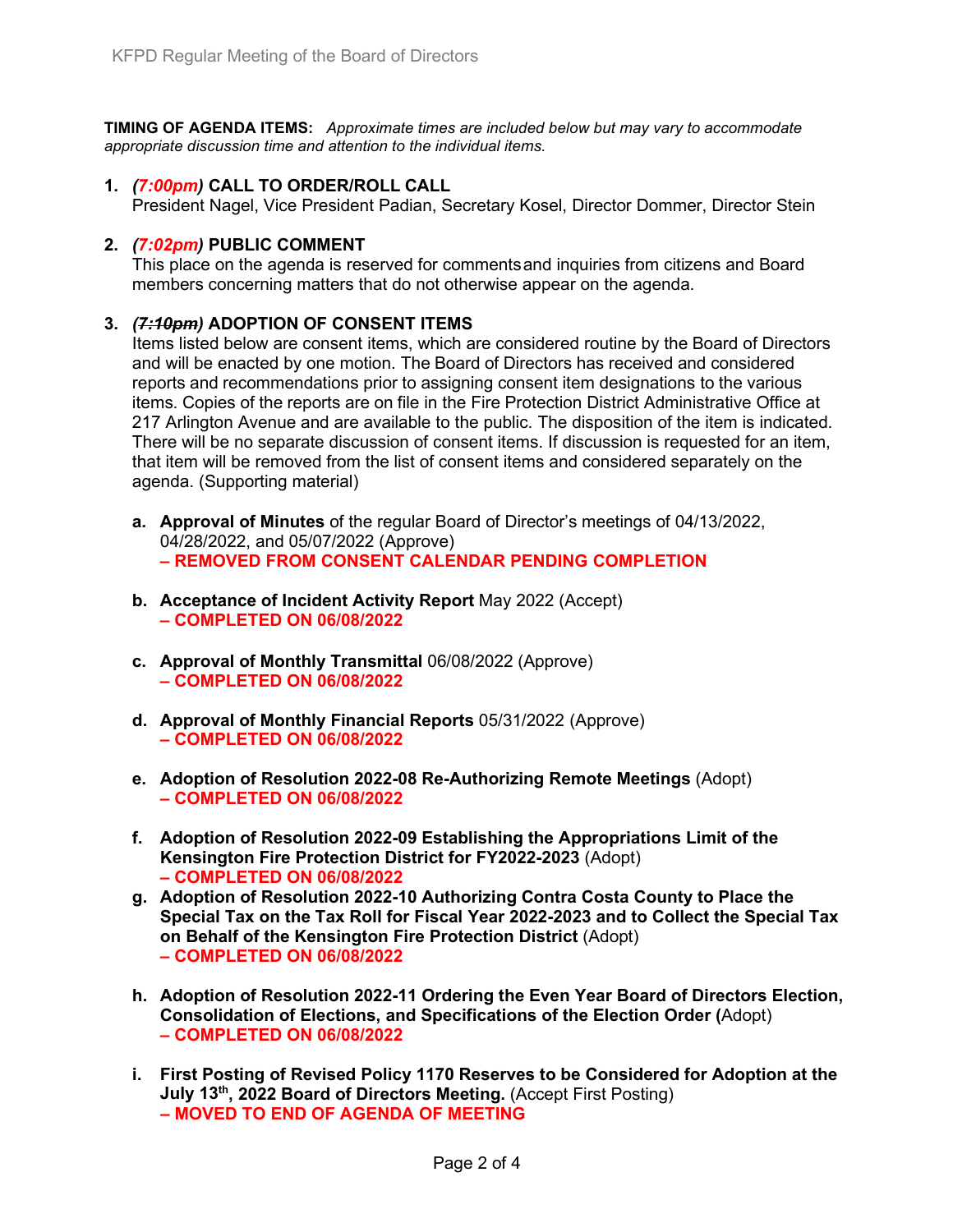### **4.** *(7:15pm)* **OLD BUSINESS**

**a. None**

#### **5.** *(7:15pm)* **NEW BUSINESS**

**a.** *(7:15pm)* **Fire Hazard Abatement Hearing on the Designation of Properties Containing Fire Hazards** (Supporting Material)

Prior to beginning the public hearing, the President will ask those in the audience having objections to the designation of their property as containing fire hazards to identify their property addresses.

Public Hearing Procedure: The President will open the public hearing and then:

- (I) Call for staff report and recommendation from staff.
- (II) Call for comments from those in the audience regarding fire hazard abatement.
- (III) Close the public hearing terminating public testimony. The Board of Directors will then deliberate the matter and arrive at a decision.

Action = Approve Resolution 2022-12 Declaring that Weeds, Rubbish, Litter or other Flammable Material on Designated Private Properties Constitutes a Public Nuisance and Providing for Notice that the Fire Chief or Designee Shall Abate Such Public Nuisance Conditions if not Abated by the Property Owner. **– COMPLETED ON 06/08/2022**

- **b. (7:25pm) Fire Services Contract Fee Proposal for FY2022-2023** (Supporting Material) Presentation of the El Cerrito Fire Department Fire Services Contract and Reconciliation. Action = Discuss and Approve. **– COMPLETED ON 06/08/2022**
- **c. (7:40pm) Adoption of Resolution 2022-11 Preliminary FY2022-2023 Budget** (Supporting Material) Presentation of the Preliminary FY2022-2023 Budget. Action = Discuss and Adopt. **– COMPLETED ON 06/08/2022**
- **d. (8:10pm) Approval to Proceed with the PSB Seismic Renovation Project Based Upon Prior Findings Calling for Urgent Structural Remediation, 'Essential Services Facility' Building Code Compliance, and Fire Department Space Requirements.**  (Supporting Material)

Affirm KFPD Resolution 21-09, adopted October 2021, calling for the "urgent remediation" of the PSB's seismic vulnerability and structural failure; acknowledge the full building code compliance triggered by the seismic upgrade; and confirm the PSB's space deficiencies identified by multiple Fire Chiefs and Police Chiefs, originally identified in the 1997 Needs Assessment, and validated in studies from 2015 thru 2020.

Action = Consider a motion directing the General Manager to continue, as originally instructed in the April 14<sup>th</sup>, 2021 Board of Director's meeting, to proceed with the seismic renovation plans as developed and presented monthly since September 2021. (Approve) **– COMPLETED ON 06/08/2022**